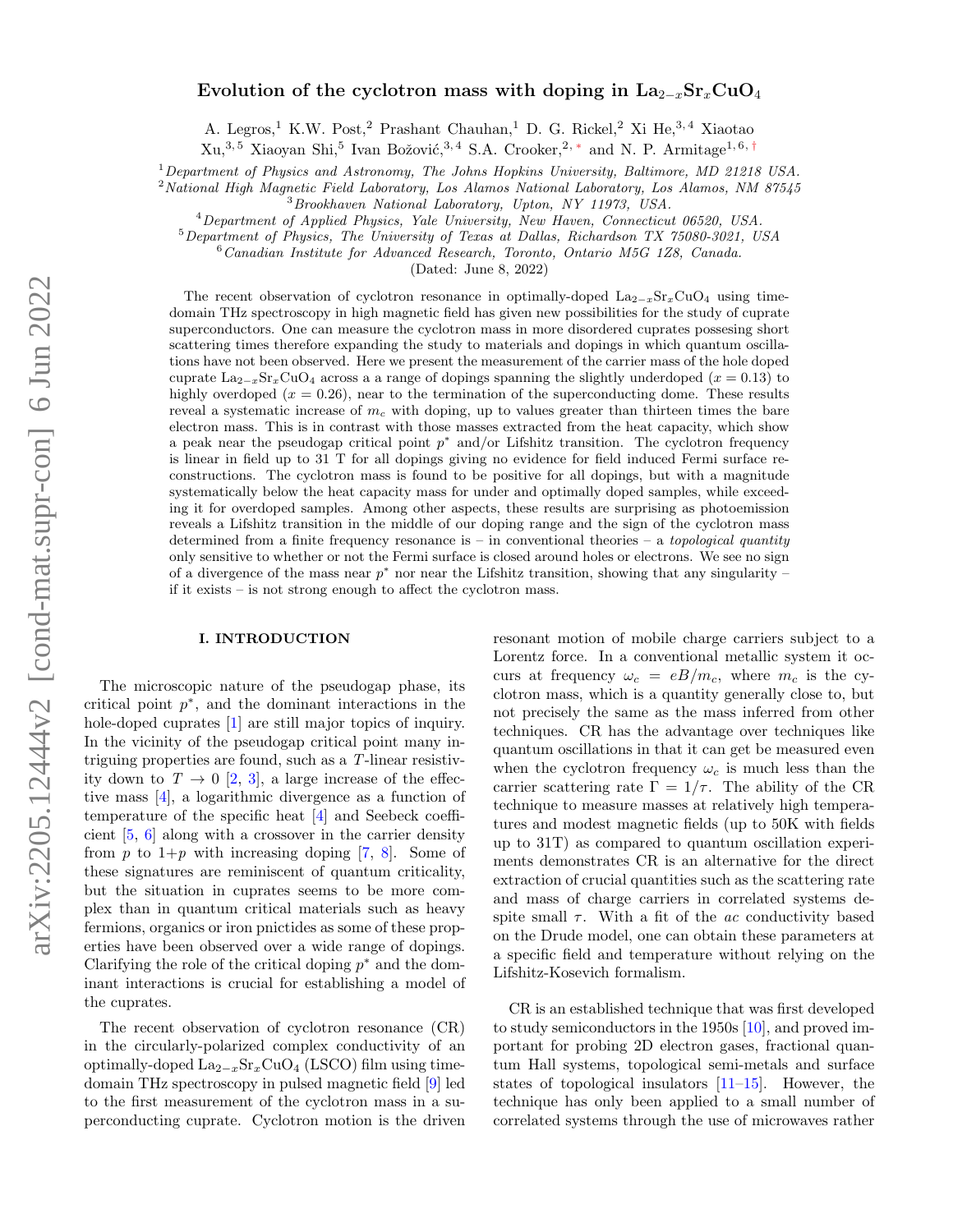than THz  $[16-19]$  $[16-19]$ . In this regard, the higher THz-range frequencies and larger (pulsed) magnetic fields described in Ref Ref. [\[9\]](#page-8-4) opened the door to the CR study of hightemperature superconductors.

In addition to extracting  $\omega_c$  and  $\tau$ , such studies enable the comparison of effective masses extracted from different techniques. In the non-interacting limit the cyclotron mass  $m_c$  is simply expressed [\[20\]](#page-8-10) as  $m_c = \frac{\hbar^2}{2\pi}$  $\frac{\hbar^2}{2\pi} \frac{\partial A}{\partial E},$ where  $A$  is the cross-sectional area of the Fermi surface in the plane normal to the applied field. Electronelectron correlations can influence the effective masses measured by cyclotron resonance differently [\[21\]](#page-8-11) as compared to other measures of the thermodynamic and quasiparticle masses (for example quantum oscillations, specific heat measurements, and angle-resolved photoemission). Kohn's famous proof [\[22\]](#page-8-12) that in a Galilean invariant system electron-electron interactions do not modify the cyclotron mass is not relevant to the cuprates, which have nearly half-filled bands and feel the lattice strongly. Finite disorder and non-parabolicity causes electron-electron interactions to manifest in CR experiments [\[23\]](#page-8-13). However Kohn's result does establish that CR can be sensitive to interactions in a different fashion than other probes. Therefore comparing the cyclotron mass to masses extracted with different techniques may bring new insight into the dominant interactions in these compounds.

Here we expand our study by measuring CR on films that range from slightly underdoped  $(x = 0.13)$  to highly overdoped  $(x = 0.26)$ , close to the end of the superconducting dome, therefore spanning the regions above and below  $p^*$  (located approximately at  $p^* = 0.19$  [\[3\]](#page-7-4)). Until recently, regions of charge density waves (CDW) and spin density waves (SDW) were thought to be constrained to the underdoped region of the phase diagram, but X-ray diffraction studies on LSCO have revealed the presence of CDW correlations at  $x = 0.16$  [\[24\]](#page-8-14) and even more recently up to  $x = 0.21$  [\[25\]](#page-8-15), while NMR measurements in high magnetic fields unveiled quasi-static magnetism persisting up to  $p^*$  in strong field [\[26\]](#page-8-16). CR should be sensitive quite generically to various density wave states that reconstruct the Fermi surface [\[27\]](#page-8-17). Looking at samples that span the slightly underdoped with  $T_c = 39K$  to overdoped with  $T_c = 5K$ , we observe a hole-type cyclotron resonance effect in all samples with an increasing trend of the cyclotron mass with doping. We find a quantitative disagreement with the carrier mass extracted from heat capacity studies. The cyclotron mass is lower than that extracted with heat capacity for  $x < 0.25$ , but is larger for  $x > 0.25$ . Moreover, the hole-type cyclotron resonance found across the measured dopings is unexpected considering the hole- to electron-like Lifshitz transition at  $x \approx 0.205$  [\[28,](#page-8-18) [29\]](#page-8-19). Such experiments may be useful in determining the dominant interactions in the cuprates.

| Sample name                      | $\boldsymbol{x}$ | $T_c$          | $\boldsymbol{p}$ |    | $#$ of layers Thickness t |
|----------------------------------|------------------|----------------|------------------|----|---------------------------|
|                                  |                  | $(\mathrm{K})$ |                  |    | (nm)                      |
| LSCO UD39 $K$   0.14             |                  | 39             | 0.131            | 20 | 13                        |
| LSCO OP41K                       | 0.16             | 41             | 0.16             | 80 | 53                        |
| LSCO OD36K $\mid$ 0.19 36        |                  |                | 0.202            | 20 | 13                        |
| LSCO OD35K $ 0.175 \t35 \t0.205$ |                  |                |                  | 20 | 13                        |
| LSCO OD32K 0.25 32.5 0.212       |                  |                |                  | 60 | 40                        |
| LSCO OD26K                       | 0.25             |                | 26 0.228         | 20 | 13                        |
| LSCO OD17K                       | 0.28             |                | 17.5 0.244       | 20 | 13                        |
| LSCO OD13K                       |                  |                | 0.27 13.5 0.251  | 20 | 13                        |
| LSCO NSC                         | 0.32             | 5              | 0.263            | 20 | 13                        |

<span id="page-1-0"></span>Table I. La<sub>2−x</sub>Sr<sub>x</sub>CuO<sub>4</sub> thin films used in this work. x is the nominal doping level and  $p$  is the doping level inferred from  $T_c$  and the relation in Ref. [\[31\]](#page-8-20).

#### II. METHODS

The samples presented in this work are  $\text{La}_{2-x}\text{Sr}_x\text{CuO}_4$ thin films of various compositions and  $T_c$ , listed in Table [I.](#page-1-0) Nine samples were grown by atomic layer-by-layer molecular beam epitaxy on a 1 mm thick (001)-oriented  $LaSrAlO<sub>4</sub>$  substrate and characterized by mutual inductance and Reflection High-Energy Electron Diffraction (RHEED). Details of the thin film growth can be found in Ref. [\[30\]](#page-8-21). Data on the  $x = 0.16$  sample were reported in Ref. [\[9\]](#page-8-4). For LSCO bulk crystals, one usually uses the nominal doping (Sr concentration) as the hole doping to locate the samples in the phase diagram, since  $T_c$ is nearly constant between samples of the same chemical composition. But in the case of thin films, depending on how oxidizing the sample growth environment, the presence of excess oxygen leads to variations in  $T_c$  between samples of the same nominal Sr composition. Therefore, to estimate the hole doping of our samples and their positions in the phase diagram, we use the  $T_c$  rather than the nominal Sr doping  $x$  to estimate the carrier denssity. The absolute values of p are determined based on the conjectured relation between  $T_c$  and p proposed in Ref. [\[31\]](#page-8-20), using  $T_{c,max} = 41$ K. A recent ARPES study has shown that this relation predicts the inferred doping for both films and crystals from the Luttinger volume to within  $p = \pm 0.015$  [\[29\]](#page-8-19).

The conditions to observe CR in cuprate thin films have been challenging to implement because of the relatively large masses (as compared to classic semiconductor work) and large scattering rates. In order to resolve a frequency shift the cyclotron resonance  $\omega_c = eB/m$  must be an appreciable fraction of the scattering rate Γ. Moreover measurement frequencies  $\omega$  of the order or slightly greater than  $\omega_c$  are required. With scattering rates in the THz range, and masses greater than the free electron mass, magnetic fields in 10s of Tesla and the THz spectral range must be used. Finally, as the cyclotron frequency shifts are – despite the field – still small, one must be able to display the complex conductivity in the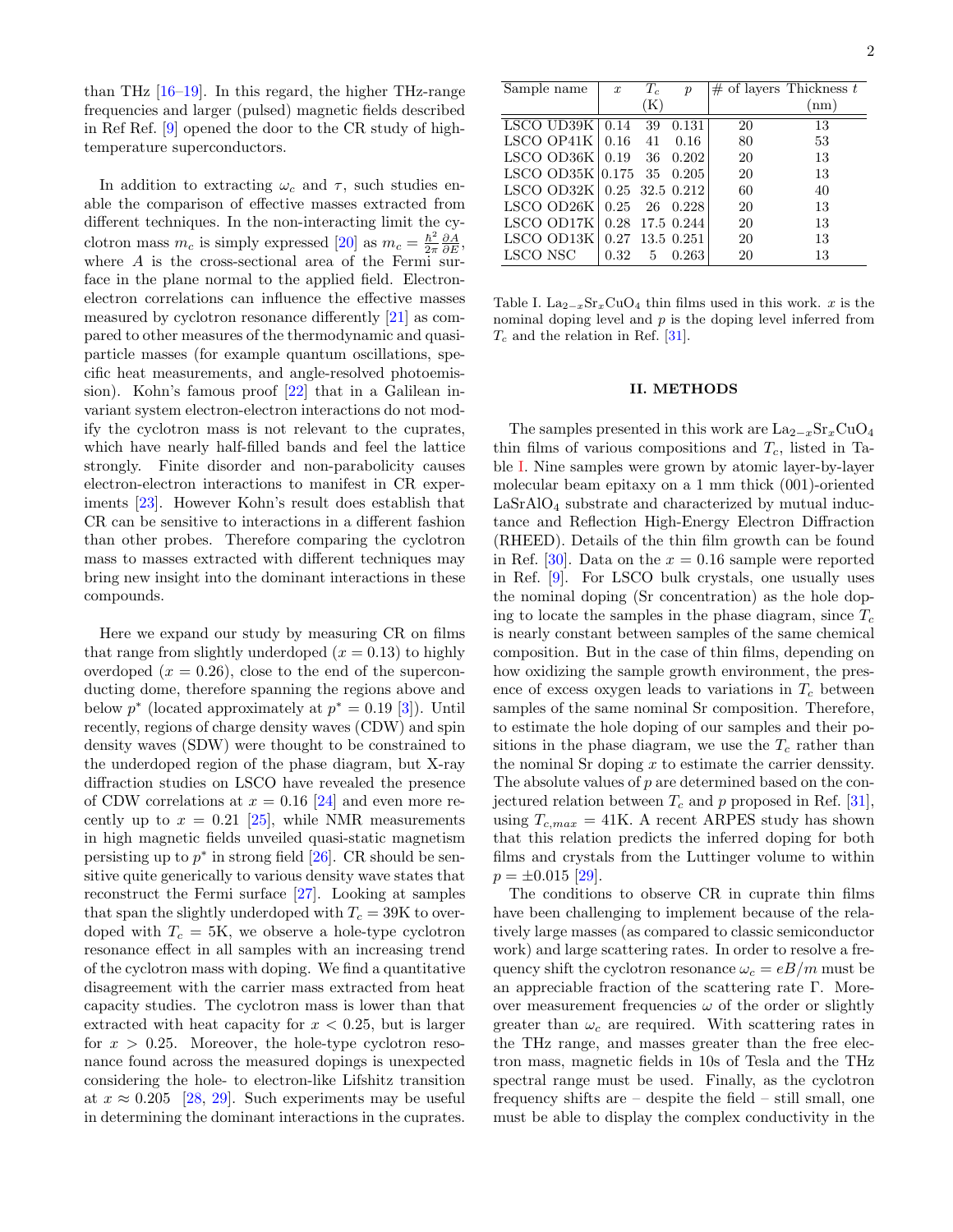appropriate  $r$  and  $l$  bases. Measurements of the full complex optical conductivity matrix (in  $r/l$  or  $x/y$  bases) in magnetic field are only possible with a phase sensitive technique like time-domain THz experiments<sup>[1](#page-2-0)</sup>. Such experiments in high magnetic field have only been possible recently [\[32\]](#page-8-22).

Our system combines pulsed magnetic fields with time-domain THz spectroscopy (TDTS) using an electronically-controlled optical sampling (ECOPS) system (as described in Ref. [\[9\]](#page-8-4)), wherein the timing delay between the two ultrafast optical pulse trains that drive the THz emitter and receiver can be electronically modulated quickly. When synchronized to the magnetic field, a complete TDTS spectrum can be sampled in 30  $\mu$ s with approximately 7 spectra taken in the approx 5 ms long pulse duration. To further improve the signal to noise, at each temperature we averaged THz data from multiple magnet pulses (typically 10-20 pulses, which required 2-4 hours per temperature). The magnet has a 15 mm bore, comprising 144 windings of high-strength CuAg wire, and is powered by a purpose-built 20 kJ capacitor bank. The field profile of a typical 31 T pulse is shown in Ref. [\[9\]](#page-8-4). The magnetic field is applied along the c-axis of the sample, in Faraday geometry in which the magnetic field is parallel to the THz propagation vector.

The transmitted time-domain THz electric fields are Fourier transformed and then ratioed to the Fourier transform of the fields through a blank substrate to yield the frequency-dependent complex transmission function  $T(\omega, B)$ . Transmission through the sample is governed by a  $2 \times 2$  Jones matrix. For a sample with tetragonal symmetry the transmission matrix's components are constrained such that  $T_{xx} = T_{yy}$  and  $T_{xy} = -T_{yx}$  [\[33\]](#page-8-23). With the polarized  $E$  field in the  $x$  direction, access to  $T_{xy}$  in the current experiment is achieved by incorporating two linear polarizers (P1 and P2) into the THz beam path. See Ref. [\[9\]](#page-8-4) for an experimental schematic. When P2 is rotated  $\pm 45^\circ$  with respect to P1, then  $T(\pm 45^{\circ}) = (T_{xx} \pm T_{xy})/2$ , from which we can extract  $T_{xx}$  and  $T_{xy}$ . Then the effective transmissions in the right  $(r)$  and left  $(l)$  circular bases could be derived from the relation  $T_{rr/ll} = T_{xx} \pm T_{xy}$  [\[9\]](#page-8-4). Referencing was performed by normalizing the complex transmission data to the zero-field transmission  $T(\omega, 0)$  measured in a different spectrometer. The circularly polarized complex transmission coefficient (and associated conductivity) at fields up to 31 T were obtained in the frequency range from 0.5 to 1.4 THz. Such experiments with a continuum of frequencies give more information than previous IR Hall experiments that only measured a few discrete frequencies in the infrared regime  $[34, 35]$  $[34, 35]$ . As r and l are the eigenbases for transmission through a tetragonal material in Faraday geometry, one can directly invert the complex transmission in the circular basis to obtain the complex conductivity in the same basis via the standard transmission formula for a thin film on a substrate:

$$
\tilde{T}(\omega)_{rr/ll} = \frac{1+n}{1+n+Z_0\sigma_{rr/ll}(\omega)t}e^{i\Phi_s}.
$$
 (1)

Here  $\Phi_s$  is the phase accumulated from the small difference in thickness between the sample and reference substrates, t is the film thickness,  $Z_0$  is the impedance of free space ( $\approx$ 377 Ohms), and n is the substrate index of refraction. Because one measures a complex transmission function, the inversion to complex conductivity is done directly without Kramers-Kronig transformation. Note again that the direct optical measurement of  $\sigma_{rr/ll}$ in magnetic field is only possible with a phase sensitive experiment like TDTS.

The CR phenomenon itself is also best described in the circular basis for conductivity, where rr and ll conductivities can be parametrized as the response to positive and negative frequencies. As such we define the quantity  $\sigma_{rr/ll}$  as single continuous response function defined for both positive and negative frequencies.  $\sigma_{rr/ll}$  is related to the usual longitudinal and transverse conductivities through the relations  $\sigma_{xx}(\omega) = [\sigma_{rr/ll}(\omega) + \sigma_{rr/ll}^*(-\omega)]/2$ and  $\sigma_{xy}(\omega) = [\sigma_{rr/ll}(\omega) - \sigma_{rr/ll}^*(-\omega)]/2i$ , where  $\sigma_{xx}$  and  $\sigma_{xy}$  are defined only for positive frequencies and  $*$  indicates complex conjugation. Within the Drude model the  $\sigma_{rr/ll}$  conductivity is

<span id="page-2-1"></span>
$$
\sigma_{rr/ll}(\omega) = i\epsilon_0 \left( \frac{\omega_{\text{p,n}}^2}{\omega - \omega_{\text{c}} + i\Gamma} + \frac{\omega_{\text{p,s}}^2}{\omega} - \omega(\epsilon_{\infty} - 1) \right),\tag{2}
$$

where  $\sigma_{rr/ll}$  is the complex conductivity for right- or lefthanded circularly polarized light,  $\omega_{\text{p},\text{n/s}}^2$  is the squared plasma frequency for normal or superconducting carriers that is equal to  $\frac{ne^2}{me_0}$ ,  $\omega_c$  is the cyclotron frequency,  $\Gamma$ is the scattering rate, and  $\epsilon_{\infty}$  is the background dielectric constant. In this expression, rr and ll conductivities correspond to arguments with positive and negative frequencies respectively. The first term describes the transport contribution of the normal carriers (e.g. the Drude model). Note that in the  $r$  and  $l$  basis this function has the simple functional form of a Lorentzian peak shifted in positive or negative frequency directions by the cyclotron frequency. The second term is the contribution of any superconducting carriers. Although our primary

<span id="page-2-0"></span><sup>&</sup>lt;sup>1</sup> Measurements of the magnitude of the reflectivity in the  $x/y$ bases as performed in Fourier Transform InfraRed (FTIR) experiments do not allow the quantification of small cyclotron frequency shifts by themselves. Note that the Kramers-Kronig relations usually used to determine phase information in FTIR do not work if the eigenbasis for reflection or transmission is circular (as it will be for LSCO in c-axis magnetic field), but one measures in the  $x/y$  basis. To do this properly one would have to Kramers-Kronig transform  $|R_{xx} \pm iR_{xy}|$ , whereas in usual FTIR only  $|R_{xx}|$  and  $|R_{xy}|$  are measurable.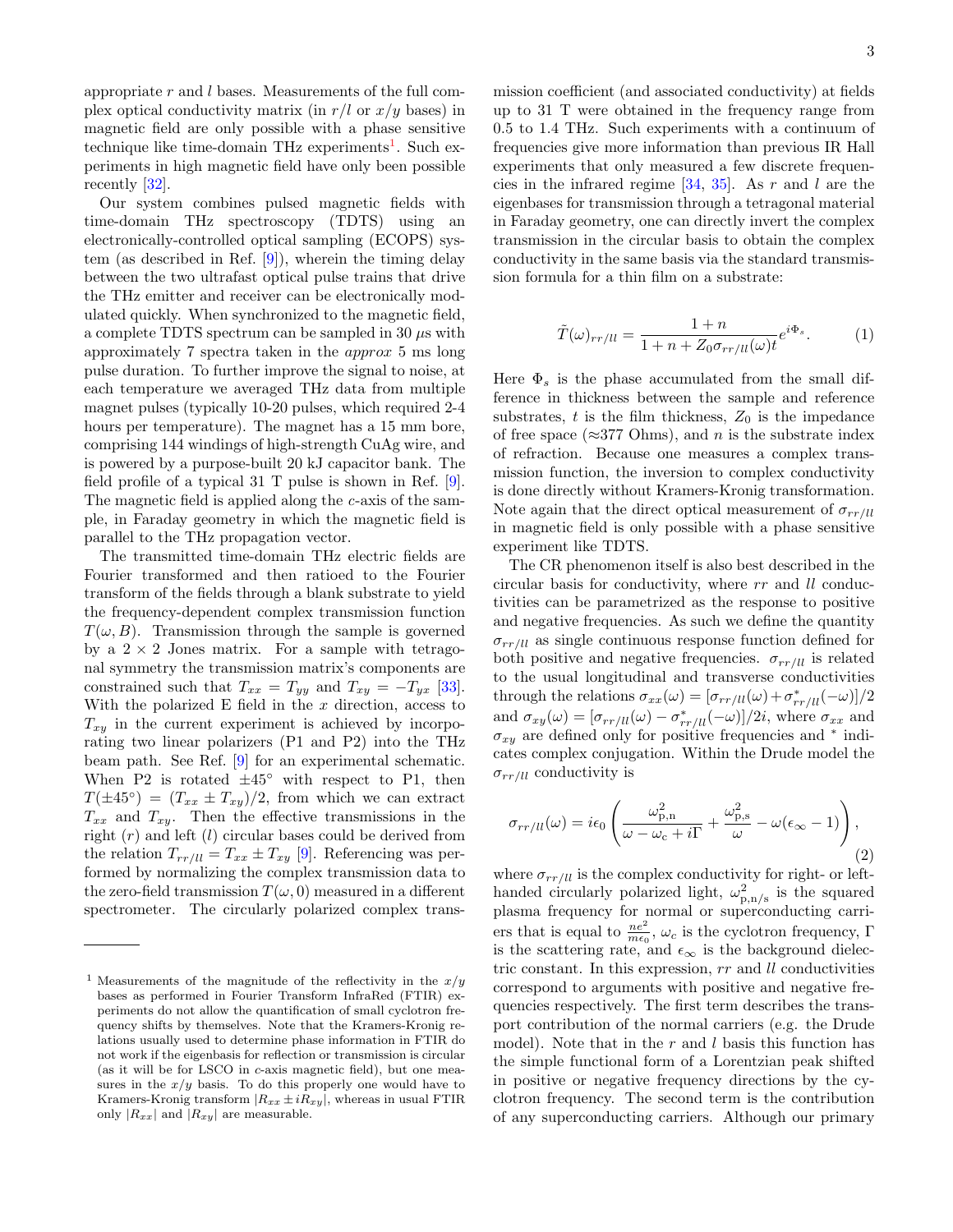

<span id="page-3-0"></span>Figure 1. Circularly-polarized complex conductivity of La<sub>2−x</sub>Sr<sub>x</sub>CuO<sub>4</sub> thin films as a function of frequency (negative and positive frequencies correspond to  $\sigma_{ll}(\omega)$  and  $\sigma_{rr}(\omega)$  respectively) at various magnetic fields up to 31T. Five different dopings are represented (as labelled in Table. [I\)](#page-1-0), at one temperature near their respective  $T_c$ . Left and right panels correspond to the real and imaginary parts of the conductivity respectively. Dashed lines show fits to the complex conductivity using a cyclotronactive two-fluid model of Eq[.2.](#page-2-1) Note that depending on the measurement, the value of the mean magnetic field represented by one specific color can vary a little (due to shot-to-shot variation in the pulse fields), such that there is an error bar of about  $\pm$ 1T for each magnetic field value in the legend.

interest is the normal state, we include it in the fits to account for the small fluctuating superconducting signal that can exist right above  $T_c$  and at small fields. This two-fluid model has been extensively used to fit and describe the THz spectra of the cuprates [\[36–](#page-8-26)[38\]](#page-8-27). However, for the temperatures at which the measurements were conducted, our maximum field of 31 T is far larger than  $H_{vs}$  (the vortex-solid melting field) in all samples, so the contribution of the superconducting term to conductivity is negligible above 5T. Note that in these measurements, we did not measure the same temperatures on all dopings – the experiments are time intensive – and instead concentrated on the lowest temperatures such that the scattering rate was small enough to observe a CR, but that we could still suppress any superconductivity at low fields. The temperature dependencies to the masses appears small. Note the use of a frequency-independent scattering rate  $\Gamma$  is justified at our low frequencies, as any frequency dependence over our small spectral range is much smaller than the scattering rate's overall scale.

The third term is the background dielectric contribution, which arises from excitations well out of our measurement range. Our results are largely insensitive to the value of  $\epsilon_{\infty}$ .

#### III. RESULTS

In Fig. [1](#page-3-0) we plot the measured complex conductivity in the circular basis as a function of positive and negative frequencies  $\sigma_{rr/ll}(\omega)$  for various samples and magnetic fields. Negative and positive frequencies correspond to  $\sigma_{ll}(\omega)$  and  $\sigma_{rr}(\omega)$  respectively. Only one temperature (at a temperature near  $T_c$ ) is shown for each sample. The different colors correspond to different fields. The dotted lines are the fits to the model described above (all parameters with the exception of  $\epsilon_{\infty}$  are free). The large upturns at low frequency in  $\sigma_2$  at small fields indicate the presence of superconducting fluctuations. At small applied fields this upturn is eliminated, indicating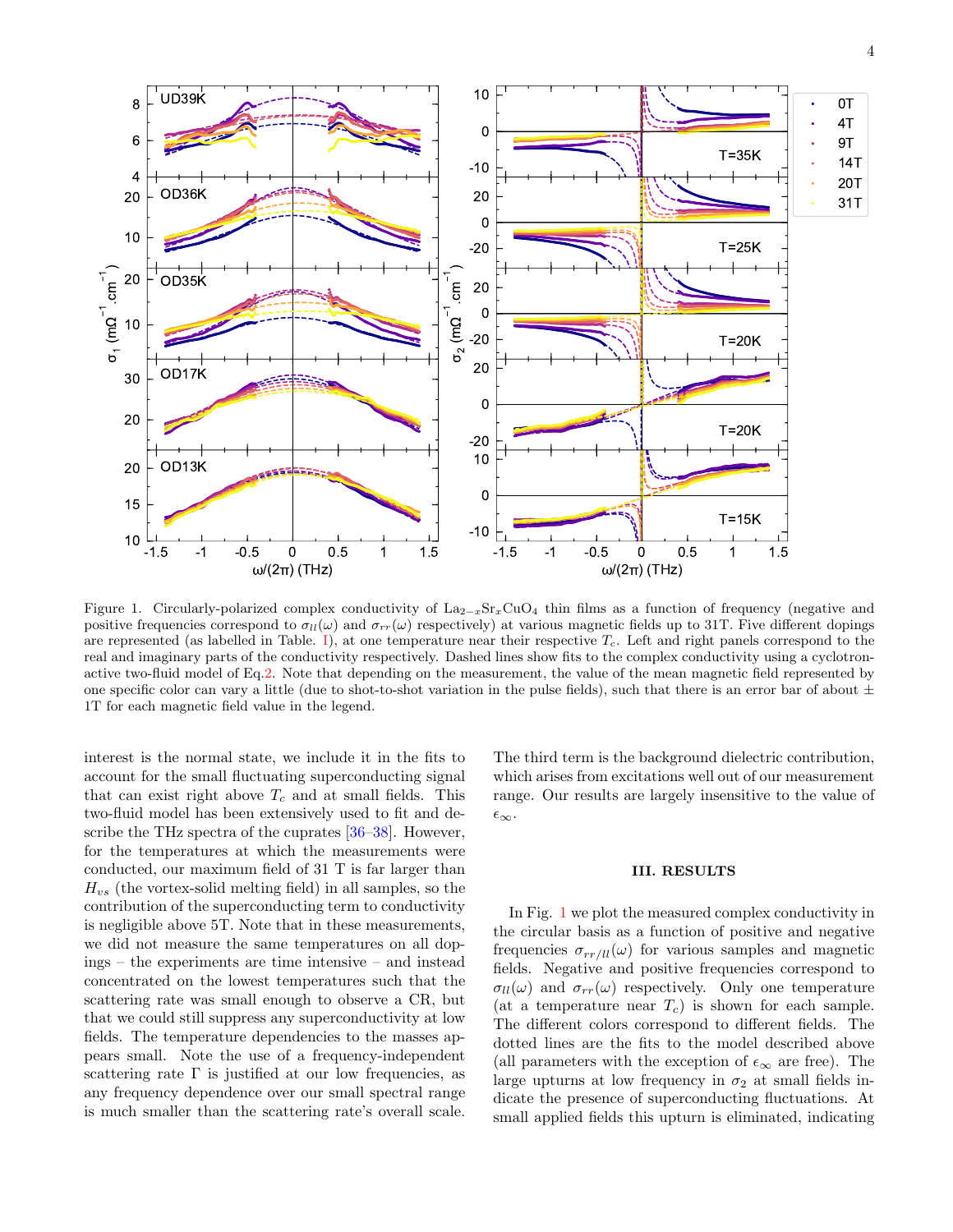the superconducting term is suppressed. Similarly, the field dependence of the normal state spectral weight ( $\propto$  $\omega_p^2 = \frac{ne^2}{me_0}$  in the Drude model, given by the area of the conductivity curves) plateaus above  $4-9$  T [\[9\]](#page-8-4). With increasing field, we observe a small, but systematic shift in  $\sigma_1(\omega)$  to positive frequencies, along with a slight broadening of the Drude peak for most dopings. The field-driven asymmetry is due to the cyclotron shift of the metallic Drude peak. Note that even at the largest fields the shifts are small and only resolvable due to being able to measure the rr and *ll* conductivities separately. The shifts would not be resolvable in the real part of  $\sigma_{xx}$  by itself, as it is the average of  $\sigma_{rr}$  and  $\sigma_{ll}$ .

In Fig. [2](#page-4-0) we plot the values of  $\omega_c$  extracted from fits to the conductivity as a function of magnetic field (some samples with multiple temperatures). All displayed data come from samples near the transition to the normal state and had whatever residual (possibly fluctuating) superconductivity suppressed at small fields. A positive shift of the cyclotron frequency, corresponding to holetype carriers, was observed in all studied samples spanning the slightly underdoped to highly overdoped  $(T_c =$ 5K). Moreover, there was no obvious deviation from linearity in  $\omega_c(B)$  (as expected for the field-dependence of cyclotron frequency  $\omega_c = eB/m_c$ , meaning that we detect no field-dependent Fermi surface reconstructions for  $H \le 31$ T. We believe that the different form of the conductivity spectra observed above 15T in LSCO UD39K may be due to the presence of quasi-static magnetism (slow freezing of spins) that could add to the scattering as discussed in Ref. [\[39\]](#page-8-28) and leading to a very flat real part of conductivity as a function of frequency. In this regard, it is important to measure even more underdoped samples, but their larger scattering rates will require magnetic fields in excess of the currently achievable 31T.

In Fig. [3a](#page-5-0), we convert the cyclotron frequency into a cyclotron mass using the standard relation  $\omega_c = eB/m_c$ and plot it as a function of the estimated doping (for various temperatures, each color representing a specific temperature). The doping is estimated using  $T_c$  of the sample and the empirical law of Ref. [\[31\]](#page-8-20) as discussed above. Again, note that we did not measure the same temperatures on all dopings, as we aimed for the lowest temperatures such that the scattering rate was small enough to observe a CR, but that we could still suppress any superconductivity at low fields. This introduces insignificant uncertainty as the temperature dependence – if any – is small. One can observe a clear trend of a mass that monotonically increases from 4.5  $m_e$  to 14  $m_e$  over the range from slightly underdoped to very overdoped. Surprisingly, we observed no sign change of the cyclotron mass despite the doping induced Lifshitz transition at  $x = 0.205$  where the Fermi surface changes from a hole pocket at  $(\pi, \pi)$  to an electron pocket at  $(0, 0)$  [\[28,](#page-8-18) [29\]](#page-8-19). As discussed further below this is surprising in conventional



<span id="page-4-0"></span>Figure 2. Cyclotron frequency as a function of magnetic field for all samples at the indicated temperatures.

theories as the sign of the cyclotron resonance is a topological quantity sensitive to whether the Fermi surface closes around holes or electrons.

Specific heat measurements in high magnetic fields revealed a peak in the effective mass close to  $p^*$  [\[40,](#page-8-29) [44\]](#page-8-30), the interpretation of which is complicated by the close proximity to both the Lifshitz transition at  $p = 0.205$ and  $p^*$  at 0.19. Through fits to the ARPES disper-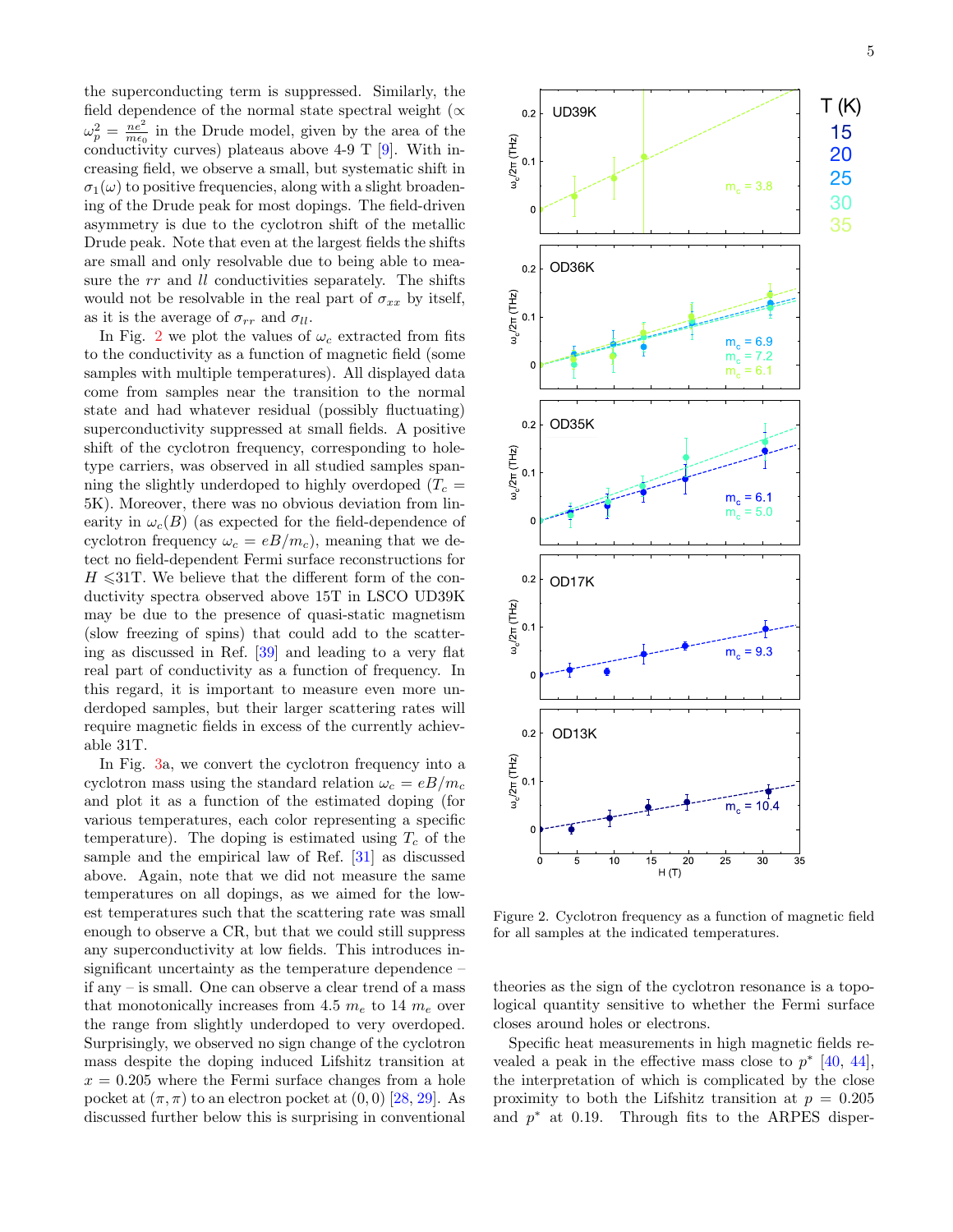

<span id="page-5-0"></span>Figure 3. Top: Doping dependence of the cyclotron mass (in units of the bare electron mass) at the indicated temperatures. Bottom: Blue open and closed squares are effective masses estimated from the electronic specific heat on crystals in the normal state compiled from different sources as shown in Ref[.40.](#page-8-29) Circles represent the cyclotron mass at the lowest measured temperature for each sample (using the same color code as top figure). The vertical solid line along with the vertical dotted lines represent (with error bars) the position of the pseudogap critical point. Horizontal error bars of the specific heat data represent the uncertainty in doping levels when comparing films and crystals Fermi surface volumes [\[29\]](#page-8-19).

sion, Refs. [\[40,](#page-8-29) [44\]](#page-8-30) claim that this peak is too large to come only from the enhanced density of states at  $E_F$ near the Lifshitz transition and critical fluctuations at the  $p^*$  quantum critical point contribute to the mass enhancement. In contrast, recently Ref. [\[29\]](#page-8-19) has claimed a new parametrization of the LSCO ARPES dispersion incorporating a doping-dependent band structure can reproduce the peak in the heat capacity and the heat capacity anomaly can be solely attributed to the Lifshitz transition. Although different effective masses can be defined even within Fermi liquid theory, the expectation is that the thermodynamic mass measured in heat capacity is the same as the quasiparticle mass measured with ARPES [\[45\]](#page-8-31). To compare the masses measured with heat capacity and cyclotron resonance, we converted the measured electronic specific heat coefficient in crystals (from Ref.  $[40]$ ) into an effective mass  $m^*$ , (using the relation between  $\gamma$  and m for a single Fermi surface 2D metal  $\gamma$  $= (\pi N_A k_B^2/3\hbar^2)a^2m^*$ , where a is the lattice parameter of LSCO) and plotted it alongside cyclotron mass in Fig.



<span id="page-5-1"></span>Figure 4. Inferred filling from a number of Hall measurements at low temperature [\[41–](#page-8-32)[43\]](#page-8-33) as compared to the densities extracted from the present measurements. One can see the crossover from a dependence that goes from the linear  $n \sim p$  at low doping to a faster dependence at higher doping.

[3b](#page-5-0). One can see that the cyclotron mass is systematically smaller than the thermodynamic mass for dopings  $x < 0.25$ , but it is greater at higher dopings.

In Fig. [4](#page-5-1) we show the measured charge density per Cu ion determined from the fitted spectral weights and measured mass. One can see the linear dependence on carrier density that goes  $n \sim p$  at low dopings, before crossing over to a faster dependence near  $x \approx 0.2$ .

## IV. DISCUSSION

Our data present a number of observations at odds with the simple expectation. We find the sign of the cyclotron mass is unchanged throughout our entire doping range despite indications from ARPES of a hole- to electron-like Lifshitz transition [\[28,](#page-8-18) [29\]](#page-8-19) at  $x \approx 0.205$ . Moreover, we find  $m<sub>c</sub>$  is systematically less than the thermodynamic mass for underdoped samples and substantially exceeds it for  $p > 0.25$ . As discussed above, this disagreement can be contrasted with a recent ARPES study [\[29\]](#page-8-19) that has shown that a doping dependent tightbinding parameterization of the band structure, (excepting the most underdoped samples) has a calculated heat capacity that matches the experimental one even through the Lifshitz transition. We see no sign of a divergence of the mass near  $p^*$  nor near the Lifshitz transition, showing that any singularity  $-$  if it exists  $-$  is not strong enough to affect the cyclotron mass.

The enhancement of fermionic masses is a well-known consequence of strong correlations. However the degree of enhancement can depend on the particular experiment.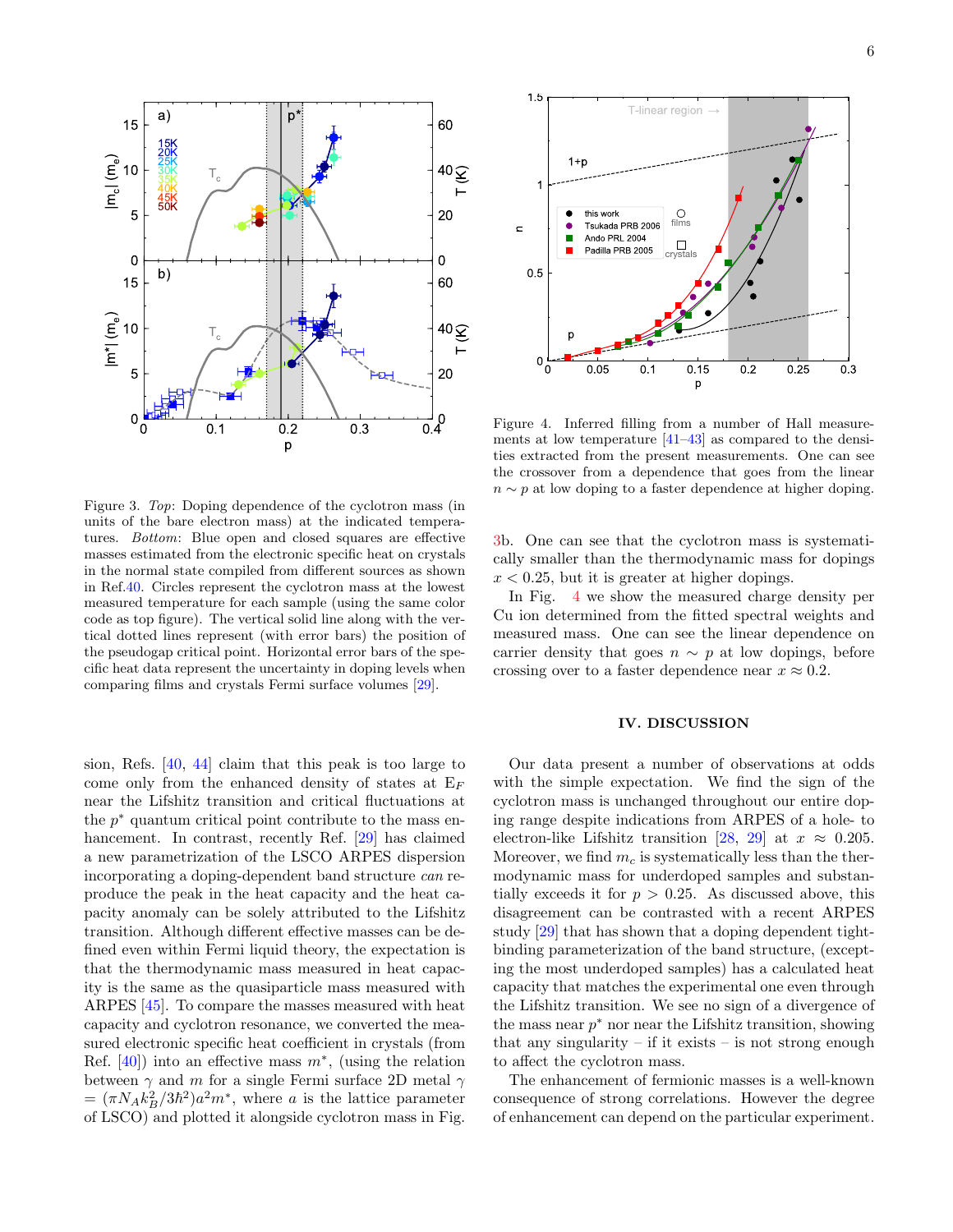The amplitude of quantum oscillations (Shubnikov–de Haas and de Haas–van Alphen) in high magnetic fields and the fermionic contribution to the heat capacity measure a thermodynamic mass that reflects the density of states [\[45,](#page-8-31) [46\]](#page-8-34). Angle-resolved photoemission measures a mass corresponding to the renormalized quasiparticle dispersion. Within Fermi liquid theory with momentumindependent scattering these are the same [\[47\]](#page-8-35). This mass incorporates the effects of both electron-electron and electron-lattice interactions. In contrast, within Fermi liquid theory, measurements of the susceptibility or compressibility are sensitive to a density of states that reflects only electron-electron interactions but not electron-phonon interactions  $[45]^2$  $[45]^2$ . There is also Kohn's famous proof [\[22\]](#page-8-12) that showed that in a Galilean invariant system electron-electron interactions do not modify the cyclotron mass. These considerations do not apply to materials like cuprates at conventional charge densities, where disorder, non-parabolicity, and umklapp scattering breaks Galilean invariance strongly [\[21,](#page-8-11) [23\]](#page-8-13). However Kohn's result establishes that the cyclotron mass can be sensitive to interactions in a different fashion than other probes and therefore comparing masses may bring new insight into the dominant interactions.

Our observation that the cyclotron frequency is positive for all our measured dopings is reminiscent the dc Hall constant  $(R_H)$  that does not change sign until  $x > 0.3$ . Within a Boltzmann transport approach  $R_H$ is determined by the anisotropic Fermi surface contributions weighted by the mean free path  $l_{\mathbf{k}} = v_{\mathbf{k}} \tau_{\mathbf{k}}$  of the convex and concave portions of the Fermi surface. In diagrammatic approaches, vertex corrections are important when calculating  $R_H$ , and the relative portion of the Fermi surface inside and outside the magnetic Brillouin zone contribute differently [\[50\]](#page-9-0). However, our result may be considered more surprising as – unlike  $R_H$ which depends on scattering – the sign of the cyclotron mass (as inferred from a finite frequency resonance) in the conventional treatment is a topological quantity of a closed Fermi surface, measuring whether the Fermi surface encloses electrons or holes  $(m_c = \frac{\hbar^2}{2\pi})$  $\frac{\hbar^2}{2\pi} \frac{\partial A}{\partial E}|_{E_F}$ ). The disagreement between the measured thermodynamic and cyclotron mass may indicate either strongly anisotropic scattering or explicitly non-Fermi liquid-like physics. Although the effect of anisotropic scattering on the sign and magnitude of the Hall effect has been discussed extensively  $[43, 50-52]$  $[43, 50-52]$ , we know of only a single study  $[21]$ that explicitly calculated the cyclotron frequency in the presence of momentum-dependent scattering.[3](#page-6-1) Ref. [\[21\]](#page-8-11)

calculated the vertex corrections within a diagrammatic treatment of the Hubbard model and showed umklapp scattering tended to enhance the cyclotron mass above the band value. In extreme situations where umklapp scattering is particularly enhanced (e.g. near half-filling), the cyclotron mass can even exceed the thermodynamic one. Although important, this study used – among other aspects – only the simplest nearest-neighbor tightbinding model dispersion. Going forward, it is important to perform such calculations using more physical band structure parameters. It is also important to model the phenomenon of cyclotron resonance in the presence of anisotropic scattering more thoroughly.

We can compare our results with both recent and older measurements of the effective mass from optical spectral weight ( which is proportional to the squared plasma frequency  $\frac{ne^2}{me_0}$  analysis. At zero magnetic field, optical conductivity can define a renormalized mass as a ratio of the total intraband spectral weight to the total spectral weight in the low frequency coherent Drude-like peak. This gives the ratio of the renormalized mass to the band mass  $(m_b)$ . Alternatively if a measure or assumption can be made for the charge density  $n$  then the mass can be derived from the spectral weight of the low frequency coherent Drude-like peak itself. Using a combination of low temperature Hall effect data and low temperature optical conductivity in LSCO Ref. [42](#page-8-36) found that up to dopings of 0.17 the mass ratio  $m^*/m_b$  was approximately constant at 5. This observation is at odds with the experiments that (in a band model) infer the mass increases with carrier density [\[48\]](#page-9-2). More recently, Ref. [53](#page-9-4) characterized the spectral weight in the low frequency coherent Drude-like peak in the optical conductivity and noted that if one assumed  $x \sim p$  for underdoped samples and  $x = 1 + p$  for overdoped samples, then the optical masses roughly follow those extracted from the heat capacity. However it is important to note that this result is in strong disagreement with our result of a (cyclotron) mass that increases monotonically towards the overdoped superconducting phase boundary.

### V. CONCLUSION

Over a wide doping range  $(x = 0.13 - 0.26)$  of LSCO, we have measured the frequency dependence of the complex conductivity in the right- and left-handed circular polarization channels using time-domain THz spectroscopy coupled to a pulsed magnet. Data at magnetic fields up to 31T and different temperatures revealed

<span id="page-6-0"></span> $2$  There may be some evidence for this experimentally. Ref.  $[48]$ points out that Ref. [\[49\]](#page-9-3) indicates a different density of states near- $E_F$  in Bi<sub>2</sub>Sr<sub>2−x</sub>La<sub>2</sub>CuO<sub>6+δ</sub> as measured in the spin susceptibility via the Knight shift than the heat capacity indicates.

<span id="page-6-1"></span><sup>3</sup> Here it is important to make a distinction between calculations

of the frequency of resonance of cyclotron motion with ones that calculate the coefficient of the argument in the Lifshitz-Kosevich treatment of quantum oscillations. The latter "cyclotron frequency", although algebraically the same, can have a different effective mass.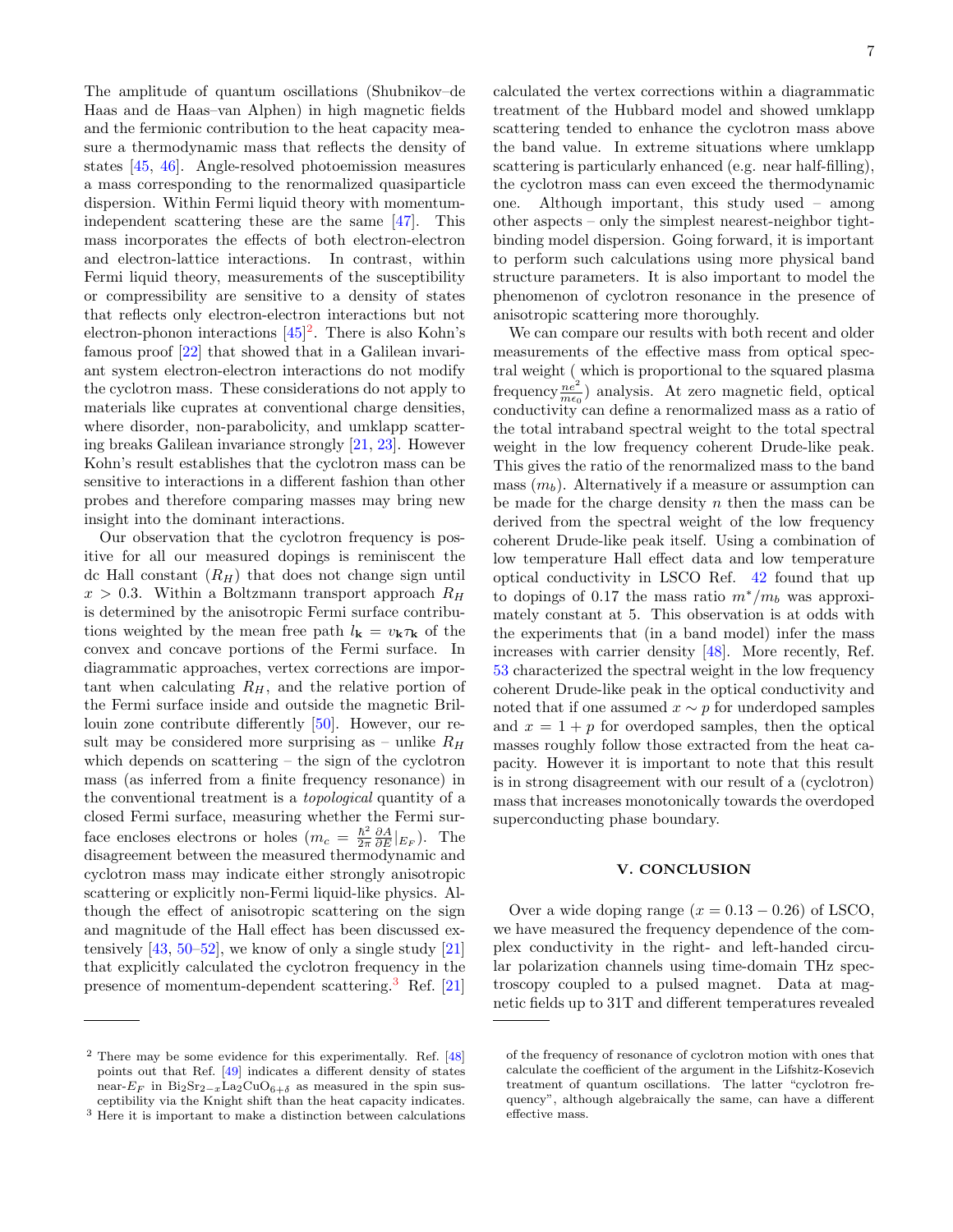the cyclotron resonance of the charge carriers. A fit of the complex conductivity to the Drude expressions for magneto-conductivity allowed the extraction of crucial information such as the cyclotron mass, scattering rate and density of carriers. There are a number of notable aspects to the data. The sign of the cyclotron mass is unchanged throughout the range of dopings from  $x = 0.13$ to 0.26, despite indications from ARPES of a hole- to electron-like Lifshitz transition at  $x = 0.205$  [\[28,](#page-8-18) [29\]](#page-8-19). We also find the cyclotron mass is systematically less than the thermodynamic mass for underdoped samples and substantially exceeds it for overdoped samples with  $p > 0.25$ . In the latter regard it is important to note that the mass appears to be enhanced on the approach to the overdoped metal-superconductor quantum phase transition. It could be the case that this is a signature of quantum criticality.

These results are striking because for weak scattering within conventional theoretical treatments the sign of the finite frequency cyclotron resonance for a 2D metal is (unlike the sign of the Hall effect) a topological quantity that reflects the global curvature of the Fermi surface. In a Fermi liquid with momentum-independent scattering, the cyclotron mass should reflect the density of states near- $E_F$  as measured in heat capacity [\[47\]](#page-8-35). However the phenomena of cyclotron resonance is under investigated in the regime of strong anisotropic scattering. Most theoretical treatments were developed to explain results on low density semiconductor systems with weak momentum dependent scattering [\[23\]](#page-8-13). It is therefore worthwhile to further investigate cyclotron resonance in the presence of anisotropic scattering and lattice effects. The technique (in the microwave range) has been applied to heavy-fermions and ruthenates [\[18,](#page-8-37) [19\]](#page-8-9), but there the physics is arguably more complicated due to multi-band effects. We propose that cuprates are a better platform for understanding the interplay between correlations and lattice effects in cyclotron resonance as the materials are single-band and the Fermi surfaces are simpler. With regards to non-Fermi liquids there have been very few calculations of cyclotron resonance in strongly interacting systems, but there are systems like composite fermions (2DEG in a large magnetic field) where the generated cyclotron mass is completely unrelated to either the free electron mass or the band mass. Charge carriers move like electrons along closed cyclotron orbits, but with a mass generated solely from electron–electron interactions [\[54\]](#page-9-5).

For future experiments it will be important to increase the available field range to 50-60 Tesla to access this physics in more underdoped samples with larger scattering rates, and look for possible Fermi surface reconstructions. Higher fields will also allow superconductivity to be suppressed at lower temperatures and hence a wider range of normal state behavior can be investigated. Among other aspects it will be interesting to look

for the  $\ln(T_0/T)$  mass renormalizations seen in the heat capacity [\[48\]](#page-9-2), which are believed to be a sign of quantum criticality. It would also be extremely interesting to perform these experiments in high quality films of electrondoped cuprates, where interesting Hall effect anomalies have been found, and quantum oscillations have been measured [\[55](#page-9-6)[–57\]](#page-9-7)

Finally we point out that these experiments are emblematic of advances enabled by THz spectroscopy coupled to high pulsed magnetic fields. In addition to problems like this in correlated superconductivity, there are vast applications of these techniques to magnetic materials and topological systems [\[32\]](#page-8-22).

#### ACKNOWLEDGMENTS

AL and NPA were supported by the Quantum Materials program at the Canadian Institute for Advanced Research, the NSF DMR 1905519, and the Gordon and Betty Moore Foundation's EPiQS Initiative through Grant No. GBMF-9454. Work at the National High Magnetic Field Laboratory was supported by National Science Foundation (NSF) DMR-1644779, the State of Florida, and the U.S. Department of Energy (DOE). SAC acknowledges support from the US DOE Office of Basic Energy Sciences 'Science of 100T' program. Work at Brookhaven National Laboratory was supported by the DOE, Basic Energy Sciences, Materials Sciences and Engineering Division. X. H. is supported by the Gordon and Betty Moore Foundation's EPiQS Initiative through grant GBMF9074. We gratefully acknowledge G. Granroth for providing the CuAg wire used in the pulsed magnet, D. Basov, S. Chakravarty, S. Kivelson, R. Laughlin, I. Martin, R.D. McDonald, B. Ramshaw, T. Senthil, J. Singleton, and A. Shekter for insightful conversations, and Z.-X. Shen and Y. Zhong for discussions and sharing their unpublished manuscript [\[29\]](#page-8-19).

- <span id="page-7-0"></span>∗ [crooker@lanl.gov](mailto:crooker@lanl.gov)
- <span id="page-7-1"></span>† [npa@jhu.edu](mailto:npa@jhu.edu)
- <span id="page-7-2"></span>[1] B. Keimer, S. A. Kivelson, M. R. Norman, S. Uchida, and J. Zaanen, Nature 518[, 179 \(2015\).](http://dx.doi.org/10.1038/nature14165)
- <span id="page-7-3"></span>[2] R. Daou, N. Doiron-Leyraud, D. LeBoeuf, S. Y. Li, F. Laliberté, O. Cyr-Choinière, Y. J. Jo, L. Balicas, J.-Q. Yan, J.-S. Zhou, J. B. Goodenough, and L. Taillefer, Nat Phys **5**[, 31 \(2009\).](http://dx.doi.org/10.1038/nphys1109)
- <span id="page-7-4"></span>[3] R. A. Cooper, Y. Wang, B. Vignolle, O. J. Lipscombe, S. M. Hayden, Y. Tanabe, T. Adachi, Y. Koike, M. Nohara, H. Takagi, C. Proust, and N. E. Hussey, [Science](http://dx.doi.org/10.1126/science.1165015) 323[, 603 \(2009\).](http://dx.doi.org/10.1126/science.1165015)
- <span id="page-7-5"></span>[4] B. Michon, C. Girod, S. Badoux, J. Kačmarčík, Q. Ma, M. Dragomir, H. A. Dabkowska, B. D. Gaulin, J.-S. Zhou, S. Pyon, T. Takayama, H. Takagi, S. Verret,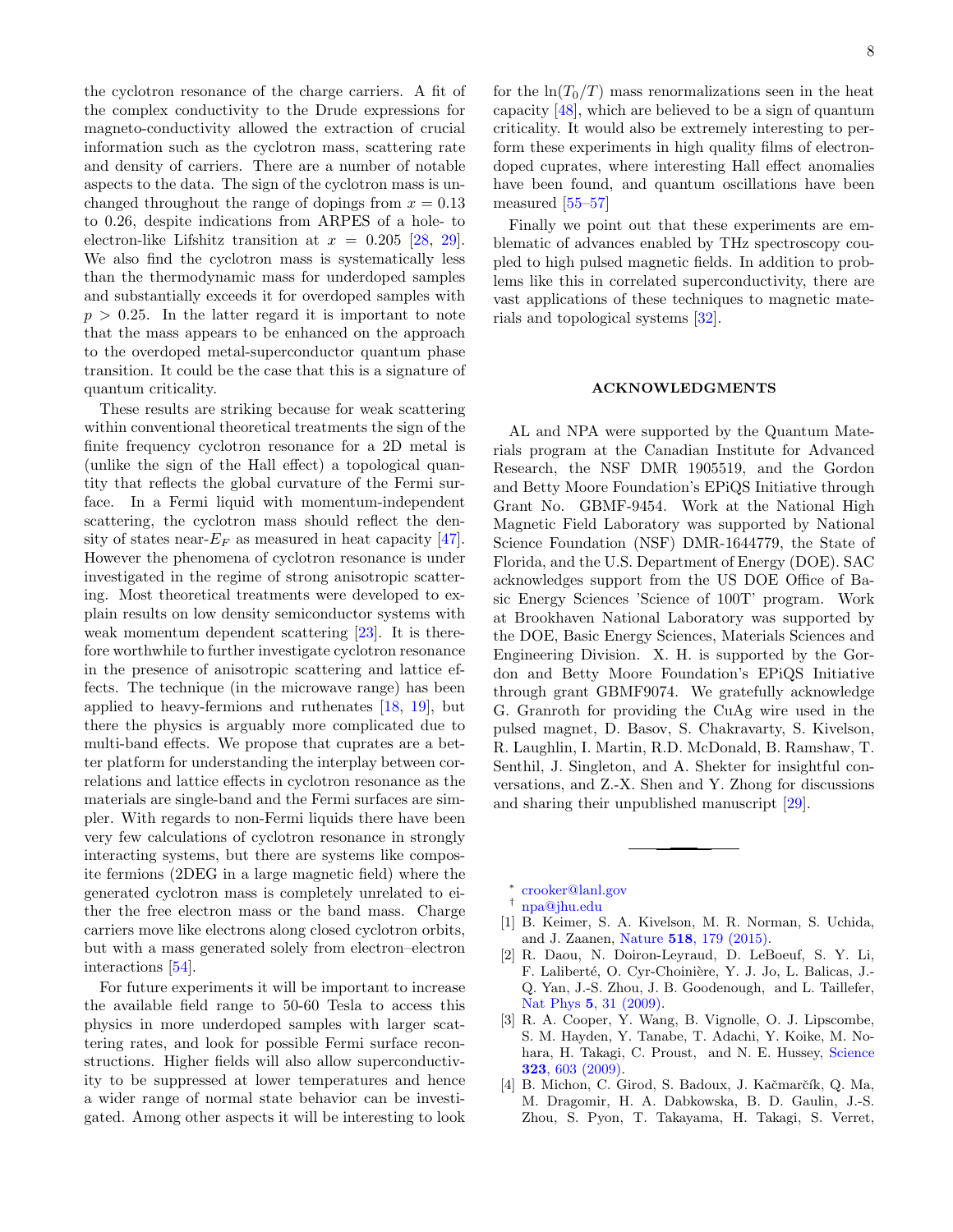N. Doiron-Leyraud, C. Marcenat, L. Taillefer, and T. Klein, Nature 567[, 218 \(2019\).](http://dx.doi.org/ 10.1038/s41586-019-0932-x)

- <span id="page-8-0"></span>[5] R. Daou, O. Cyr-Choinière, F. Laliberté, D. LeBoeuf, N. Doiron-Leyraud, J.-Q. Yan, J.-S. Zhou, J. B. Goodenough, and L. Taillefer, Phys. Rev. B 79[, 180505 \(2009\).](http://dx.doi.org/ 10.1103/PhysRevB.79.180505)
- <span id="page-8-1"></span>[6] M. Lizaire, A. Legros, A. Gourgout, S. Benhabib, S. Badoux, F. Laliberté, M.-E. Boulanger, A. Ataei, G. Grissonnanche, D. LeBoeuf, S. Licciardello, S. Wiedmann, S. Ono, H. Raffy, S. Kawasaki, G.-Q. Zheng, N. Doiron-Leyraud, C. Proust, and L. Taillefer, [Phys.](http://dx.doi.org/ 10.1103/PhysRevB.104.014515) Rev. B 104[, 014515 \(2021\),](http://dx.doi.org/ 10.1103/PhysRevB.104.014515) publisher: American Physical Society.
- <span id="page-8-2"></span>[7] S. Badoux, W. Tabis, F. Laliberté, G. Grissonnanche, B. Vignolle, D. Vignolles, J. Béard, D. A. Bonn, W. N. Hardy, R. Liang, N. Doiron-Leyraud, L. Taillefer, and C. Proust, Nature 531[, 210 \(2016\).](http://dx.doi.org/10.1038/nature16983)
- <span id="page-8-3"></span>[8] C. Collignon, S. Badoux, S. A. A. Afshar, B. Michon, F. Laliberté, O. Cyr-Choinière, J.-S. Zhou, S. Licciardello, S. Wiedmann, N. Doiron-Leyraud, and L. Taillefer, Phys. Rev. B 95[, 224517 \(2017\).](http://dx.doi.org/ 10.1103/PhysRevB.95.224517)
- <span id="page-8-4"></span>[9] K. W. Post, A. Legros, D. Rickel, J. Singleton, R. D. Mc-Donald, X. He, I. Božović, X. Xu, X. Shi, N. P. Armitage, et al., Physical Review B 103, 134515 (2021).
- <span id="page-8-5"></span>[10] G. Dresselhaus, A. Kip, and C. Kittel, Physical Review 98, 368 (1955).
- <span id="page-8-6"></span>[11] Z. Jiang, E. A. Henriksen, L. Tung, Y.-J. Wang, M. Schwartz, M. Y. Han, P. Kim, and H. L. Stormer, Physical review letters 98, 197403 (2007).
- [12] P. Chauhan, C. Thomas, T. Lindemann, G. C. Gardner, J. Gukelberger, M. J. Manfra, and N. P. Armitage, to be submitted (2021).
- [13] I. Crassee, J. Levallois, A. L. Walter, M. Ostler, A. Bostwick, E. Rotenberg, T. Seyller, D. Van Der Marel, and A. B. Kuzmenko, Nature Physics 7, 48 (2011).
- [14] L. Wu, W.-K. Tse, M. Brahlek, C. Morris, R. V. Aguilar, N. Koirala, S. Oh, and N. Armitage, Physical review letters 115, 217602 (2015).
- <span id="page-8-7"></span>[15] B. Cheng, P. Taylor, P. Folkes, C. Rong, and N. Armitage, Physical review letters 122, 097401 (2019).
- <span id="page-8-8"></span>[16] J. Singleton, F. Pratt, M. Doporto, T. Janssen, M. Kurmoo, J. Perenboom, W. Hayes, and P. Day, Physical review letters 68, 2500 (1992).
- [17] M. Kimata, T. Terashima, N. Kurita, H. Satsukawa, A. Harada, K. Kodama, K. Takehana, Y. Imanaka, T. Takamasu, K. Kihou, et al., Physical review letters 107, 166402 (2011).
- <span id="page-8-37"></span>[18] S. Tonegawa, K. Hashimoto, K. Ikada, Y.-H. Lin, H. Shishido, Y. Haga, T. Matsuda, E. Yamamoto, Y. Onuki, H. Ikeda, et al., Physical review letters 109, 036401 (2012).
- <span id="page-8-9"></span>[19] S. Hill, J. Brooks, Z. Mao, and Y. Maeno, Physica B: Condensed Matter 280, 283 (2000).
- <span id="page-8-10"></span>[20] N. W. Ashcroft and N. D. Mermin, NY: Brooks Cole (1976).
- <span id="page-8-11"></span>[21] K. Kanki and K. Yamada, Journal of the Physical Society of Japan 66, 1103 (1997).
- <span id="page-8-12"></span>[22] W. Kohn, Physical Review 123, 1242 (1961).
- <span id="page-8-13"></span>[23] A. MacDonald and C. Kallin, Physical Review B 40, 5795 (1989).
- <span id="page-8-14"></span>[24] J.-J. Wen, H. Huang, S.-J. Lee, H. Jang, J. Knight, Y. S. Lee, M. Fujita, K. M. Suzuki, S. Asano, S. A. Kivelson, C.-C. Kao, and J.-S. Lee, [Nature Communications](http://dx.doi.org/ 10.1038/s41467-019-11167-z) 10, [3269 \(2019\),](http://dx.doi.org/ 10.1038/s41467-019-11167-z) number: 1 Publisher: Nature Publishing Group.
- <span id="page-8-15"></span>[25] H. Miao, G. Fabbris, R. Koch, D. Mazzone, C. Nelson, R. Acevedo-Esteves, G. Gu, Y. Li, T. Yilimaz, K. Kaznatcheev, et al., npj Quantum Materials 6, 1 (2021).
- <span id="page-8-16"></span>[26] M. Frachet, I. Vinograd, R. Zhou, S. Benhabib, S. Wu, H. Mayaffre, S. Krämer, S. K. Ramakrishna, A. P. Reyes, J. Debray, et al., Nature Physics 16, 1064 (2020).
- <span id="page-8-17"></span>[27] S. Chakravarty, R. Laughlin, D. K. Morr, and C. Nayak, Physical Review B 63, 094503 (2001).
- <span id="page-8-18"></span>[28] T. Yoshida, X. J. Zhou, K. Tanaka, W. L. Yang, Z. Hussain, Z.-X. Shen, A. Fujimori, S. Sahrakorpi, M. Lindroos, R. S. Markiewicz, A. Bansil, S. Komiya, Y. Ando, H. Eisaki, T. Kakeshita, and S. Uchida, [Phys. Rev. B](http://dx.doi.org/10.1103/PhysRevB.74.224510) 74[, 224510 \(2006\).](http://dx.doi.org/10.1103/PhysRevB.74.224510)
- <span id="page-8-19"></span>[29] Y. Zhong, Z. Chen, S.-D. Chen, K.-J. Xu, M. Hashimoto, Y. He, S. ichi Uchida, D. Lu, S.-K. Mo2, and Z.-X. Shen, To be submitted (2022).
- <span id="page-8-21"></span>[30] I. Božović, X. He, J. Wu, and A. T. Bollinger, [Nature](http://dx.doi.org/ 10.1038/nature19061) 536[, 309 \(2016\).](http://dx.doi.org/ 10.1038/nature19061)
- <span id="page-8-20"></span>[31] M. R. Presland, J. L. Tallon, R. G. Buckley, R. S. Liu, and N. E. Flower, [Physica C: Superconductivity](http://dx.doi.org/10.1016/0921-4534(91)90700-9) 176, 95 [\(1991\).](http://dx.doi.org/10.1016/0921-4534(91)90700-9)
- <span id="page-8-22"></span>[32] A. Baydin, T. Makihara, N. M. Peraca, and J. Kono, Frontiers of Optoelectronics 14, 110 (2021).
- <span id="page-8-23"></span>[33] N. Armitage, Physical Review B 90, 035135 (2014).
- <span id="page-8-24"></span>[34] D. Schmadel, G. Jenkins, J. Tu, G. Gu, H. Kontani, and H. Drew, Physical Review B 75, 140506 (2007).
- <span id="page-8-25"></span>[35] G. Jenkins, D. Schmadel, A. Sushkov, G. Gu, H. Kontani, and H. Drew, Physical Review B 82, 094518 (2010).
- <span id="page-8-26"></span>[36] L. S. Bilbro, R. Valdés Aguilar, G. Logvenov, I. Bozovic, and N. P. Armitage, Phys. Rev. B 84[, 100511 \(2011\),](http://dx.doi.org/10.1103/PhysRevB.84.100511) publisher: American Physical Society.
- [37] L. S. Bilbro, R. V. Aguilar, G. Logvenov, O. Pelleg, I. Bozovic, and N. P. Armitage, [Nature Physics](http://dx.doi.org/ 10.1038/nphys1912) 7, 298 (2011).
- <span id="page-8-27"></span>[38] F. Mahmood, X. He, I. Božović, and N. Armitage, *[Phys.](http://dx.doi.org/10.1103/PhysRevLett.122.027003)* Rev. Lett. 122[, 027003 \(2019\).](http://dx.doi.org/10.1103/PhysRevLett.122.027003)
- <span id="page-8-28"></span>[39] M. Frachet, I. Vinograd, R. Zhou, S. Benhabib, S. Wu, H. Mayaffre, S. Krämer, S. K. Ramakrishna, A. P. Reyes, J. Debray, T. Kurosawa, N. Momono, M. Oda, S. Komiya, S. Ono, M. Horio, J. Chang, C. Proust, D. LeBoeuf, and M.-H. Julien, [Nat. Phys.](http://dx.doi.org/ 10.1038/s41567-020-0950-5) 16, 1064  $(2020).$
- <span id="page-8-29"></span>[40] C. Girod, D. Leboeuf, A. Demuer, G. Seyfarth, S. Imajo, K. Kindo, Y. Kohama, M. Lizaire, A. Legros, A. Gourgout, et al., Physical Review B 103, 214506 (2021).
- <span id="page-8-32"></span>[41] Y. Ando, Y. Kurita, S. Komiya, S. Ono, and K. Segawa, [Phys. Rev. Lett.](http://dx.doi.org/ 10.1103/PhysRevLett.92.197001) 92, 197001 (2004).
- <span id="page-8-36"></span>[42] W. Padilla, Y. Lee, M. Dumm, G. Blumberg, S. Ono, K. Segawa, S. Komiya, Y. Ando, and D. Basov, Physical Review B 72, 060511 (2005).
- <span id="page-8-33"></span>[43] I. Tsukada and S. Ono, Phys. Rev. B 74[, 134508 \(2006\).](http://dx.doi.org/10.1103/PhysRevB.74.134508)
- <span id="page-8-30"></span>[44] M. Horio, K. Hauser, Y. Sassa, Z. Mingazheva, D. Sutter, K. Kramer, A. Cook, E. Nocerino, O. Forslund, O. Tjernberg, M. Kobayashi, A. Chikina, N. Schröter, J. Krieger, T. Schmitt, V. Strocov, S. Pyon, T. Takayama, H. Takagi, O. Lipscombe, S. Hayden, M. Ishikado, H. Eisaki, T. Neupert, M. Månsson, C. Matt, and J. Chang, [Phys.](http://dx.doi.org/10.1103/PhysRevLett.121.077004) Rev. Lett. 121[, 077004 \(2018\).](http://dx.doi.org/10.1103/PhysRevLett.121.077004)
- <span id="page-8-31"></span>[45] D. Pines and P. Nozieres, Theory of Quantum Liquids: Normal Fermi Liquids (CRC Press, 1966).
- <span id="page-8-34"></span>[46] A. Shekhter, K. A. Modic, R. McDonald, and B. Ramshaw, Physical Review B 95, 121106 (2017).
- <span id="page-8-35"></span>[47] J. Merino and R. H. McKenzie, Physical Review B 62, 2416 (2000).